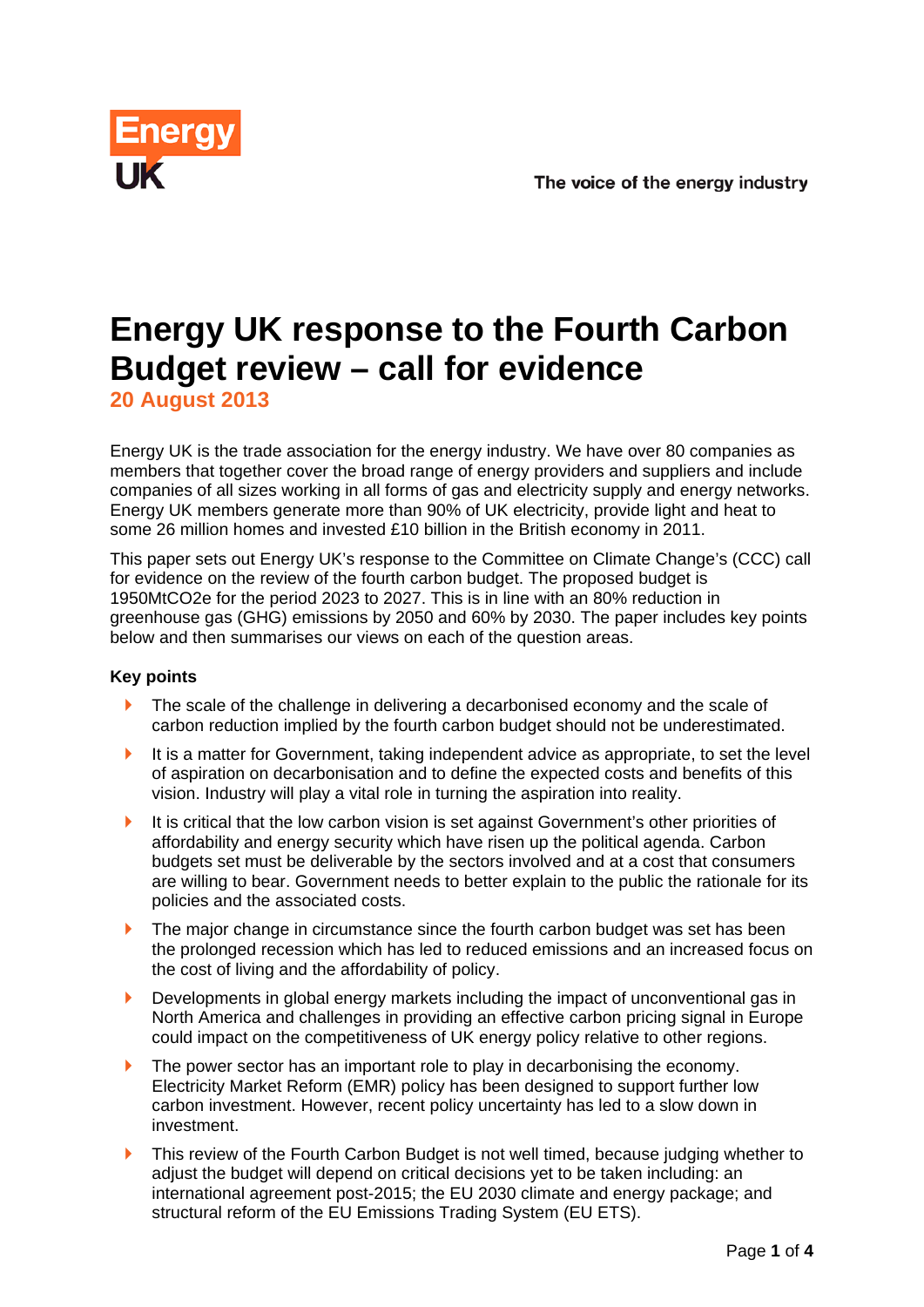- A change to the budget at this time could be disruptive, especially if it has to be adjusted again based on future developments. We recommend that the CCC set out a predictable way to adjust budget based on the critical decisions yet to be made and if circumstances were to change significantly in future.
- **The UK has a strong history of grandfathering policies and no retrospective changes, it** is important that this is maintained, so that investments made in good faith are not impacted by future changes in policy or the scale of ambition.

We would be happy to discuss the issues raised in this paper with CCC and others as appropriate.

# **Section A: Climate Science and international circumstances**

## **1. Scientific evidence**

Energy UK supports the principle that the UK's climate objective is guided by scientific evidence and is consistent with the objectives of the UNFCCC and EU. We are not best placed to comment on the latest developments in climate science. It will be important to take into account the upcoming IPPC Fifth Assessment Report (AR5) on the scientific, technical and socio-economic aspects of climate change which is due September 2013.

# **2. Changes to emissions pathways**

Given that the IPCC is expected to publish AR5 this year, it would be premature to comment on whether there is new evidence on climate sensitivity to emissions until this report is published.

# **3. International action**

Achieving a strong international agreement is critical to level of UK ambition and international competitiveness. Flexibility mechanisms will help ensure that GHG emissions are abated in the most cost-effective way.

Uncertainty remains as to whether an agreement will be reached at UNFCCC Paris 2015. Some notable developments in the international context include: positive progress by China and the US on meeting voluntary obligations, initial EU steps to agree an ambitious 2030 package; impacts of Fukushima on nuclear development and global gas markets; and impact of shale gas on the US gas price and international coal prices.

## **4. EU 2030 package**

Energy UK supports a strong GHG target for the EU in 2030. We suggest that a 40% reduction target for 2030 package is sensible. This must be an economy-wide target to provide flexibility to deliver emissions reduction in the most efficient way. Nation states should be able to design policies which fit with national need and objectives, whilst remaining consistent with the internal market. In the current economic climate, a focus on the cost effectiveness of policy is critical.

The EU ETS should be the central instrument. It has been effective in terms of meeting an emissions cap. However, it has not provided a reliable or sufficient signal to underpin new investment. It was also not designed to withstand recession. Back-loading of EU ETS allowances is an important first step but, structural reform is urgently needed. With the EU elections in 2014 this is unlikely that changes to the EU ETS will take place until 2015. The EU ETS should also be extended to other sectors.

# **5. Flexibilities to reflect future change**

The CCC should set out a predictable ex-ante way to adjust future carbon budgets if circumstances change significantly. The UK has a strong history of grandfathering policies and no retrospective changes, it is important that this is maintained, so that investments made in good faith are not impacted by future changes in policy or the scale of ambition.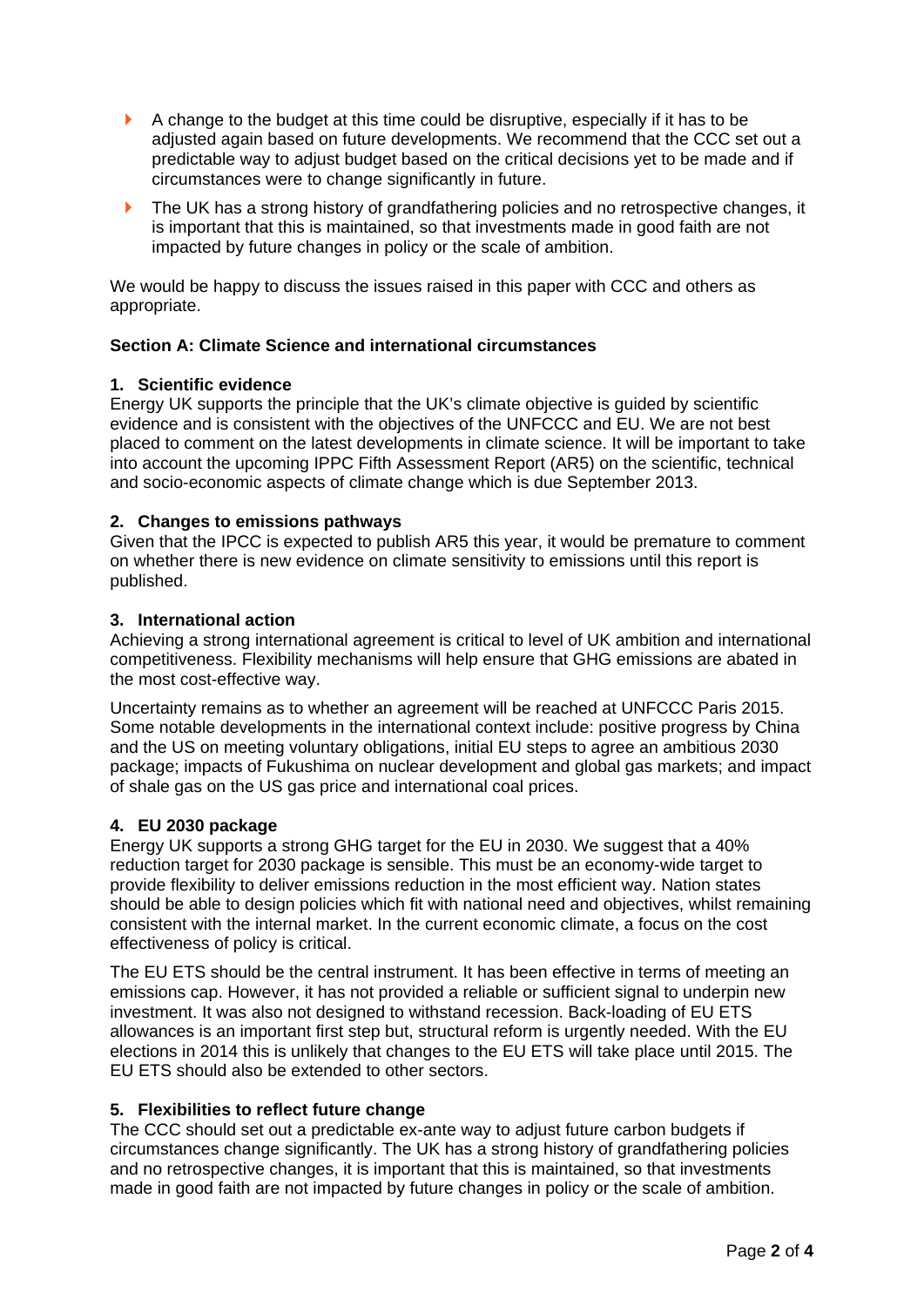This flexibility must allow for both changes in the level of the EU ETS cap (and how it is distributed between Member States) and also the implications of future expansion of the EU ETS to cover sectors that are currently accounted for by the 'non-traded' part of the UK carbon budgets (in particular heating and transport).

## **Section B: Technology and economics**

## **6. Changes to scenarios**

There are a number of changes to the underlying circumstances which could affect the achievability of scenarios, whether they are perceived as sensible or affordable and the potential impacts on security of supply.

- **Recession** this has resulted in demand destruction and reduced emissions. Whether this will have lasting effect and how quickly the economy will recover are uncertain. The recession has also lead to an increased focus on cost of living and the affordability of policy to consumers.
- **Investment slow down** in the power sector there has been a slow down in investment as a result of policy uncertainty. It will take time for the EMR package to bed down and to build confidence in the new instruments, for example as we make the transition from the Renewable Obligation to Contracts for Difference (CFD). Without a significant step up in the rate and scale of low carbon investment, achieving the reductions implied by the National Grid 'Gone Green' scenario<sup>1</sup> by 2050 is at risk, and some Energy UK members have warned that a 'Slow Progression' scenario may now be more likely. In the CCC's review, it would be helpful to assess the rate and scale of investment/deployment needed to achieve Government's targets and what EMR is likely to deliver.
- **EU ETS price** the carbon price resulting from the EU ETS has not been sufficient to base investments on. The UK has introduced a Carbon Price Floor (CPF), which is significantly higher than the EU ETS. Reform of the EU ETS remains critical to ensure its credibility, otherwise differentials that may arise between the EU ETS price and carbon price floor in the GB electricity sector could be problematic.
- **Uptake of measures** uptake of measures under the Green Deal has been lower than the Government anticipated, whilst uptake of micro-generation under the Feed in Tariff has been high.
- **Future uncertainties** there are a number of uncertainties that will impact on decarbonisation of the power sector, including future gas prices and how quickly technology costs come down.

The question is whether any of these changes will endure. The economy is likely to recover, policies can be changed to make them more effective, and scenarios can and have been tested for sensitivities to future gas prices and technology costs. So these changes are unlikely to give grounds for a change in the carbon budget.

As emissions from the traded sector are capped through the EU ETS, changes to the UK carbon budget are likely to have a most material impact on the non-traded sectors and the perception of the UK as a place to invest in low carbon.

## **7. Role of shale gas**

-

It is not yet clear what impact shale will have in the UK. The Government has recognised that gas will continue to play a role as we decarbonise our economy. As our North Sea reserves deplete, shale gas has the potential to offer an indigenous fossil fuel source which is beneficial in terms of security of supply. The volume of UK shale available and the proportion that can be extracted has yet to be accurately verified. It is critical that the environmental impact is fully assessed and local communities properly consulted.

<sup>1</sup> http://www.nationalgrid.com/uk/Gas/OperationalInfo/TBE/Future+Energy+Scenarios